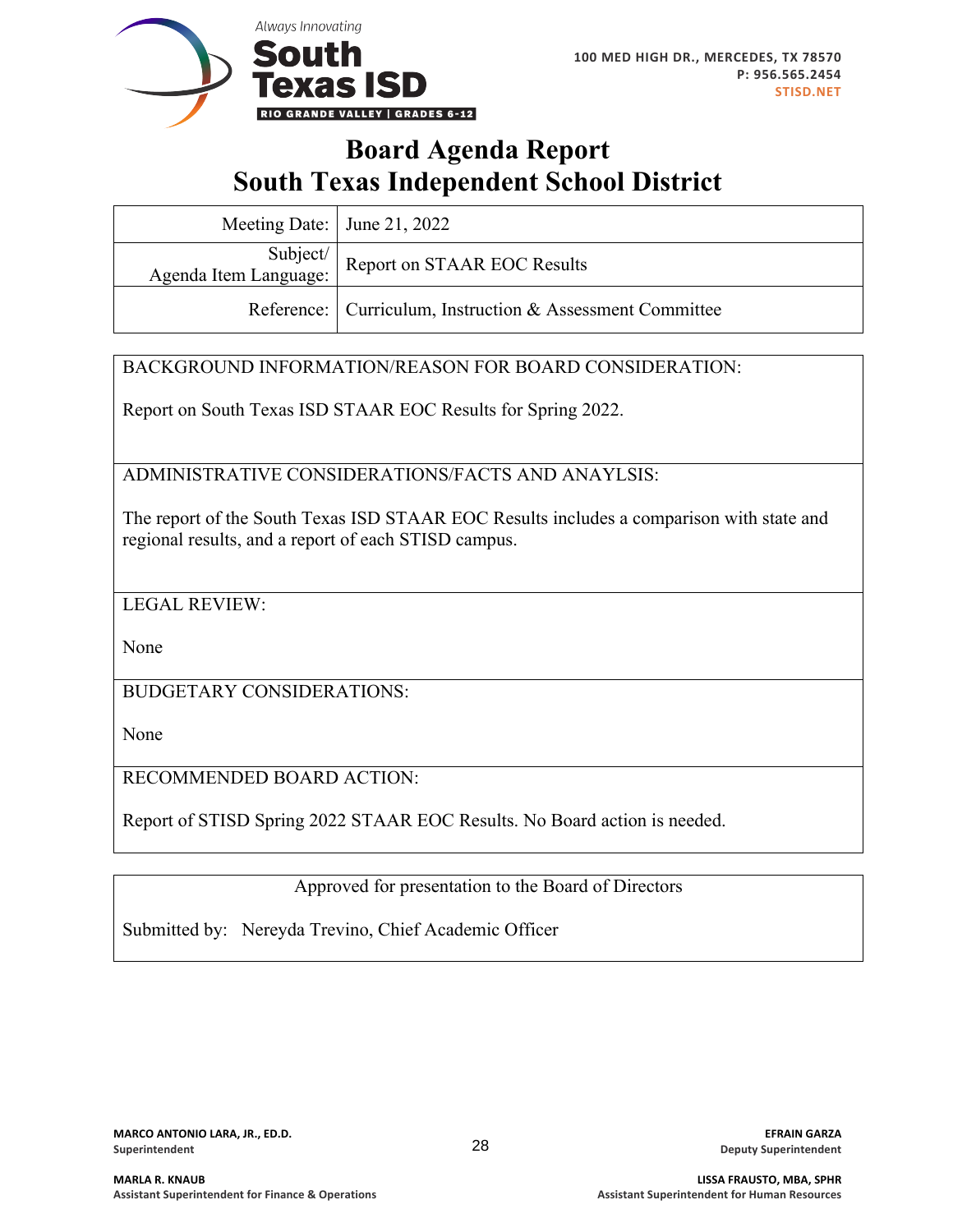

## SPRING 2022 STAAR EOC Results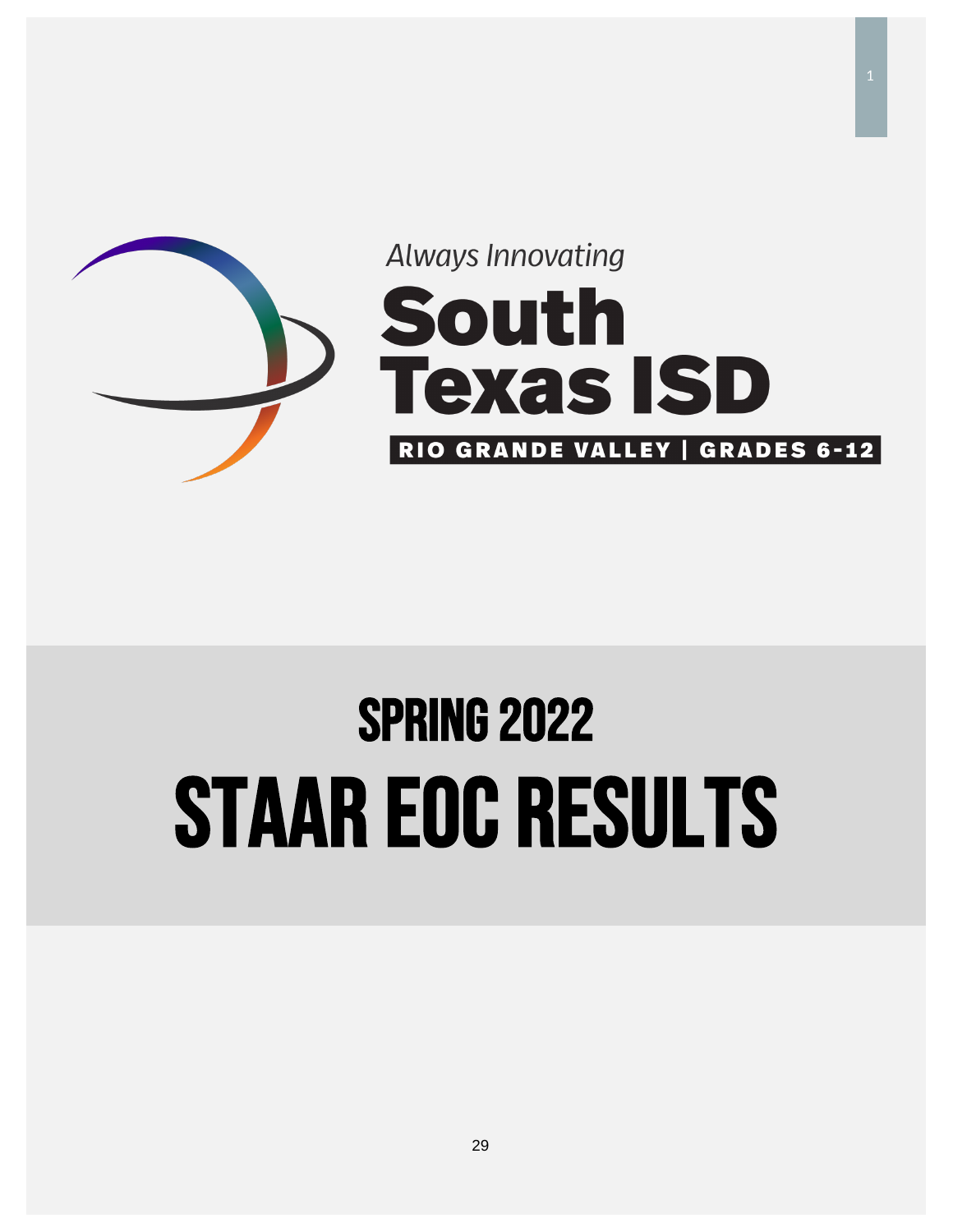## **WHAT THE RESULTS MEAN**



### **MASTERS GRADE LEVEL**

Mastery of the course knowledge and skills is shown - student is on track for college and career readiness.



### **MEETS GRADE LEVEL**

Strong knowledge of course content - student is prepared to progress to the next grade.



### **APPROACHES GRADE LEVEL**

Some knowledge of course content but may be missing critical elements - student needs additional support in the coming year.



### **DID NOT MEET GRADE LEVEL**

No basic understanding of course expectations is shown - student may need significant support in the coming year.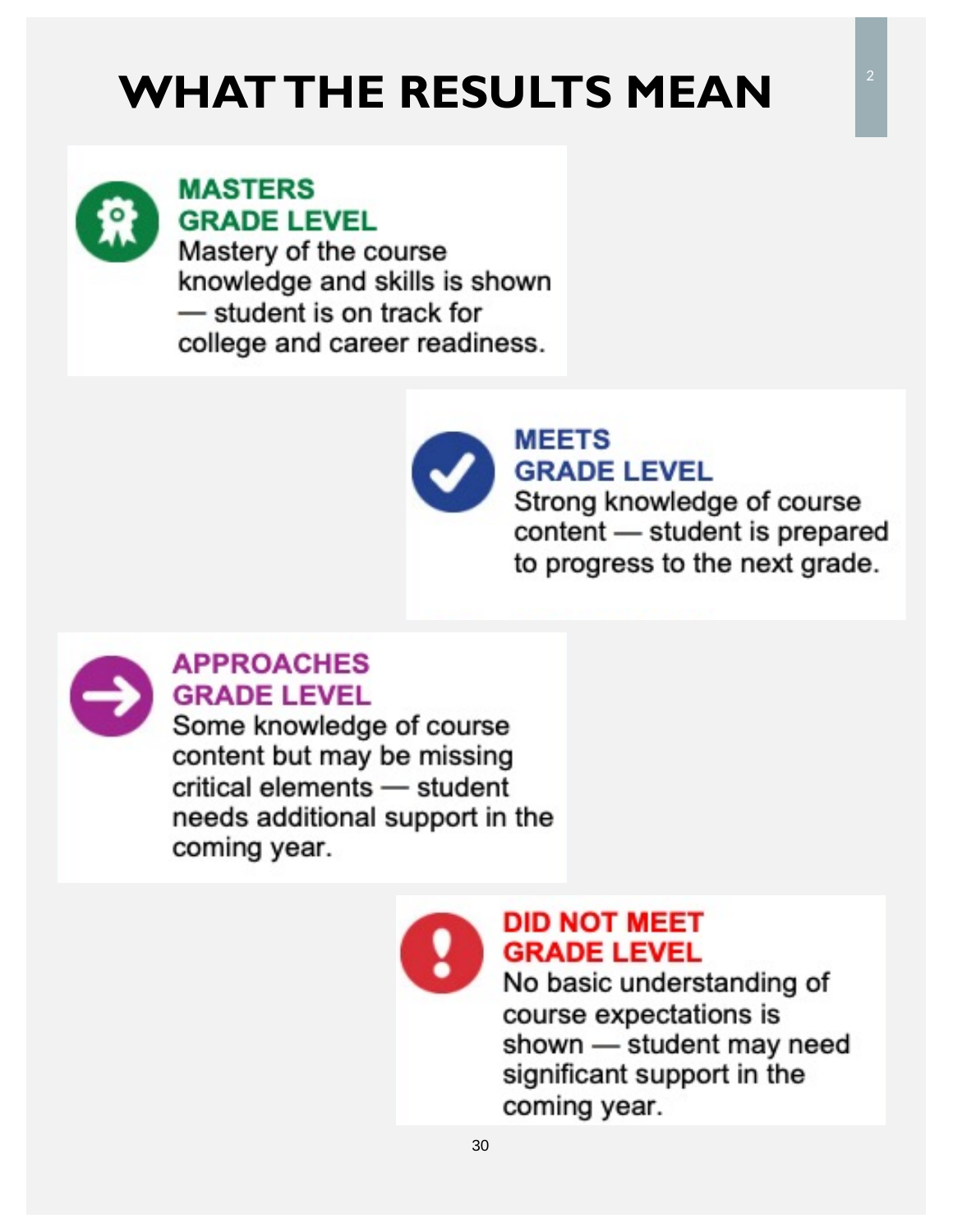# **ALGEBRA I**

### **DISTRICT COMPARISIONWITH STATE AND REGION**



### **CAMPUS PERFORMANCE**



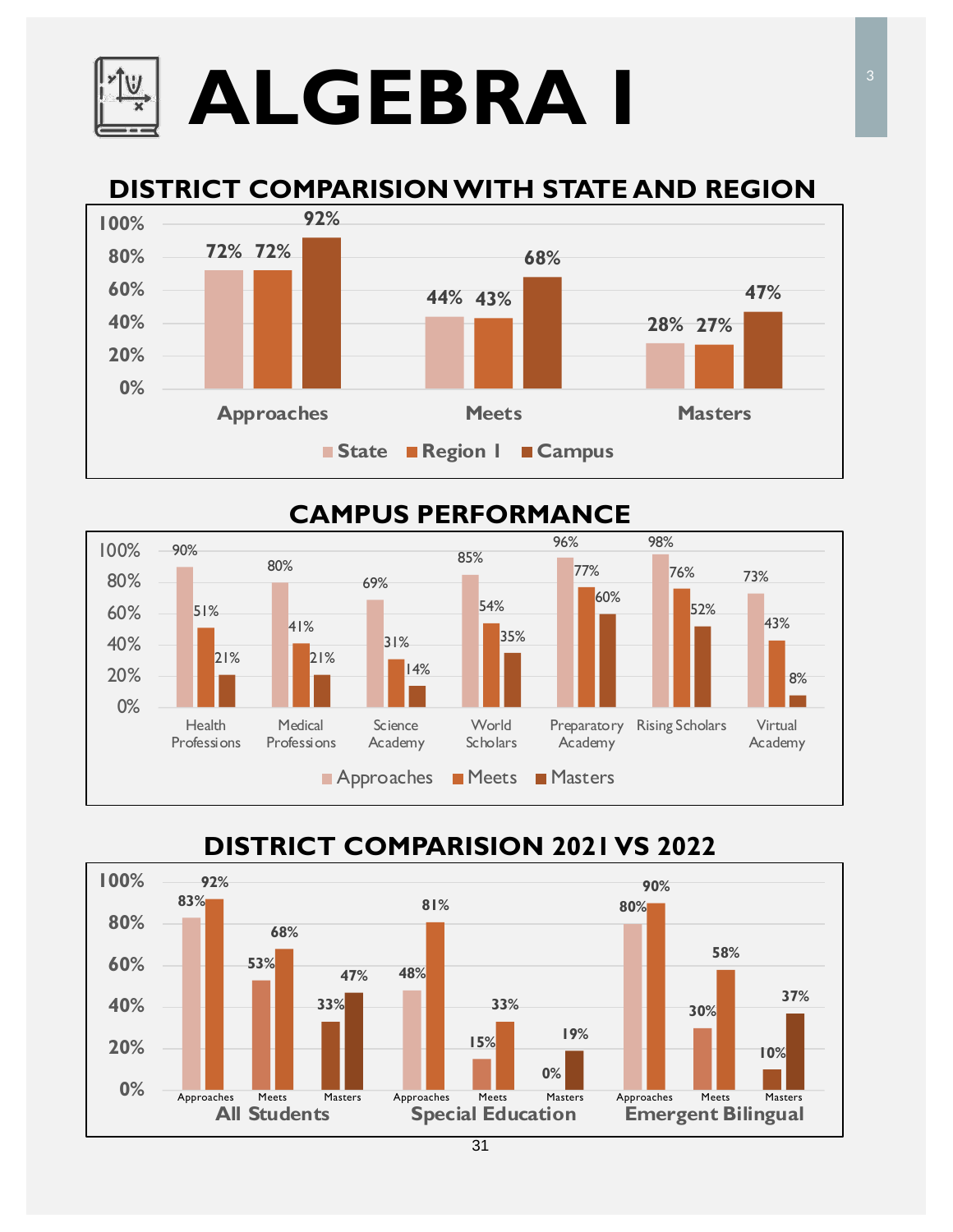

### **DISTRICT COMPARISION WITH STATE AND REGION**



#### 91% 90% <sup>95%</sup> 91% 91% <sup>99%</sup> 94% <sup>99%</sup> <sub>87%</sub> 90% 73% 68%  $95\%$  91% 70% 99% 94% 99% 87% 53%  $29\%$  24% 57% 19% 71% 46% 10% 0% 20% 40% 60% 80% 100% **Health** Professions Medical Professions Science Academy World **Scholars** Preparatory Rising Scholars Virtual Academy Academy Approaches Meets Masters **CAMPUS PERFORMANCE**

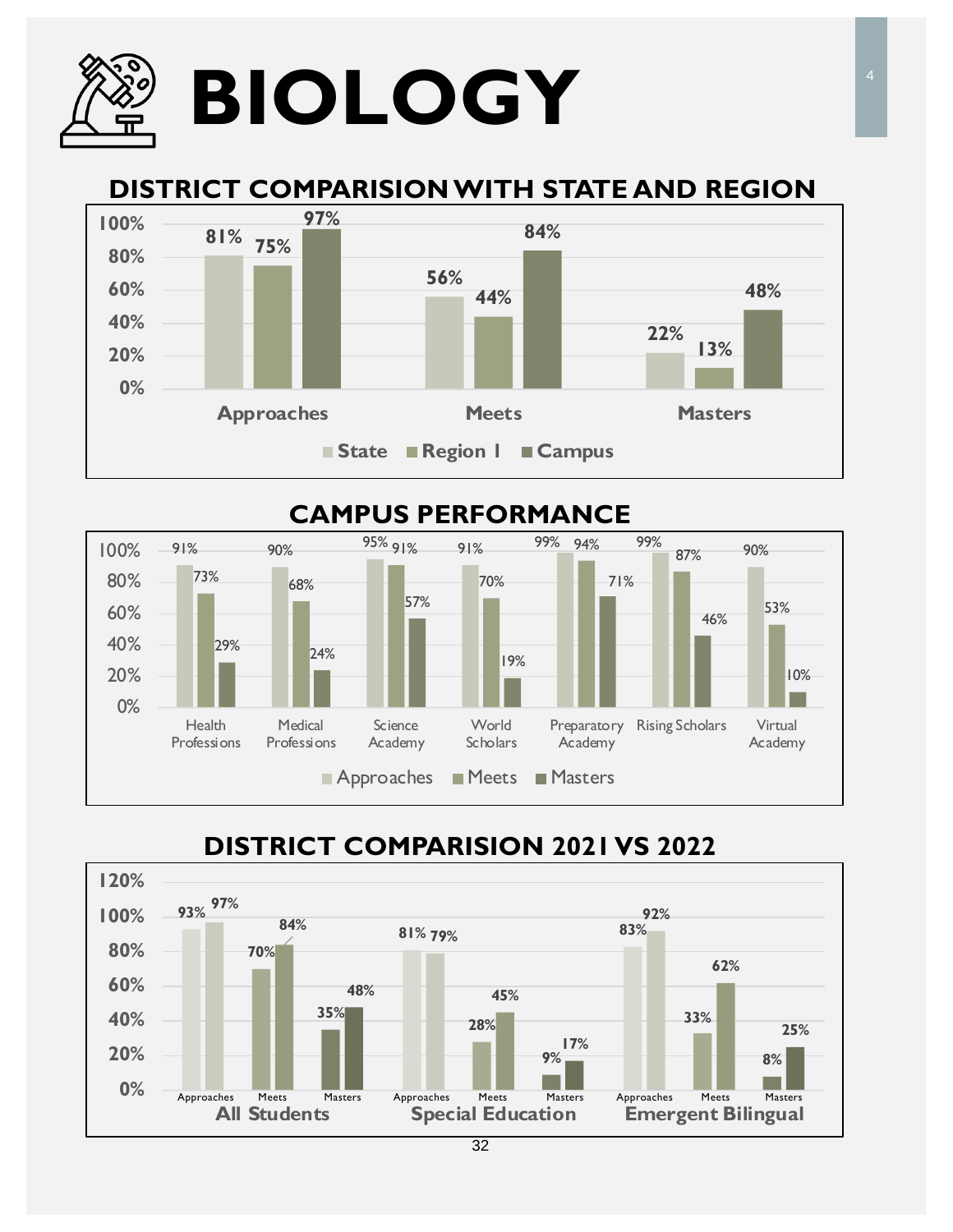

### **DISTRICT COMPARISION WITH STATE AND REGION**





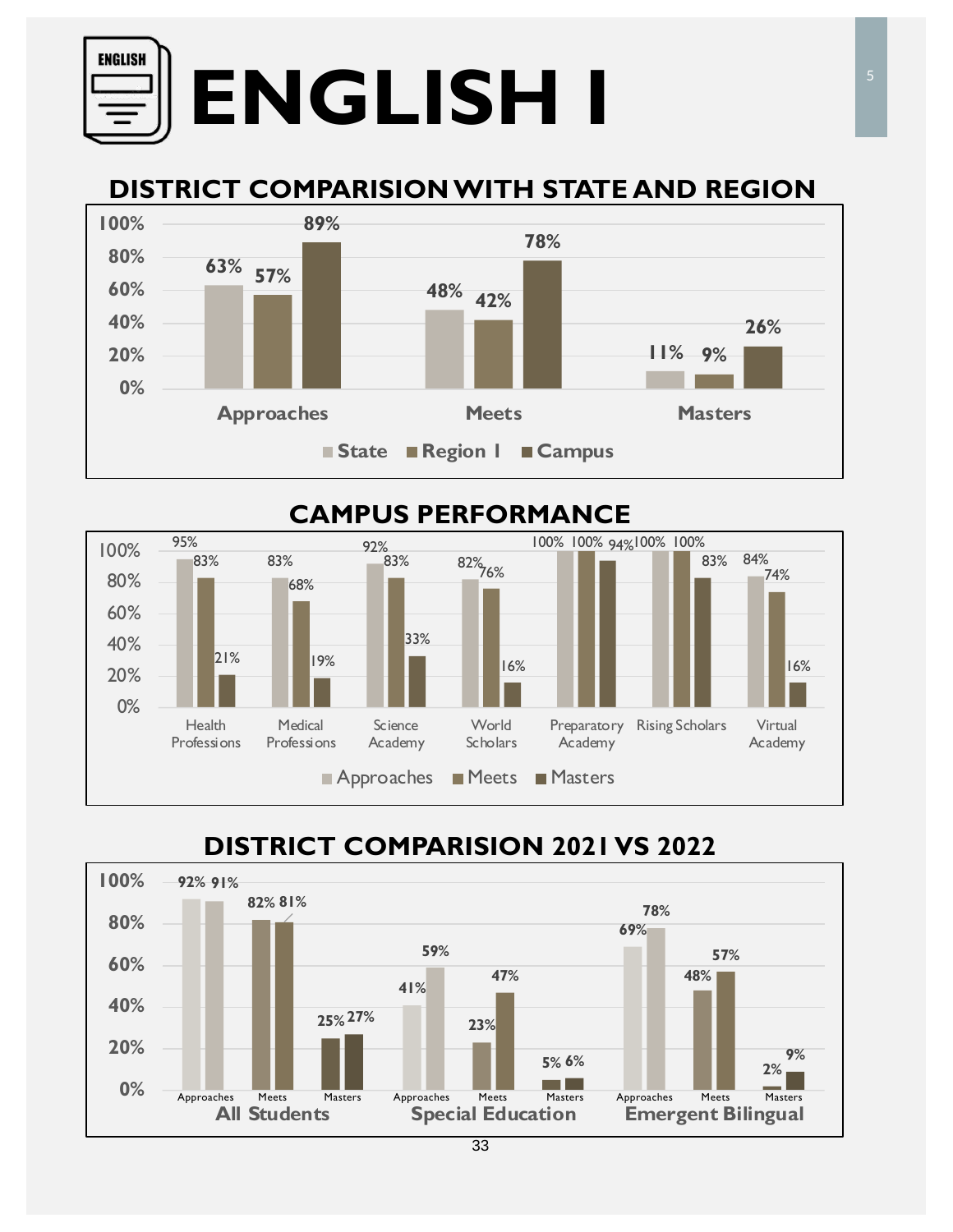## **ENGLISH ENGLISH II**

### **DISTRICT COMPARISION WITH STATE AND REGION**



### **CAMPUS PERFORMANCE**